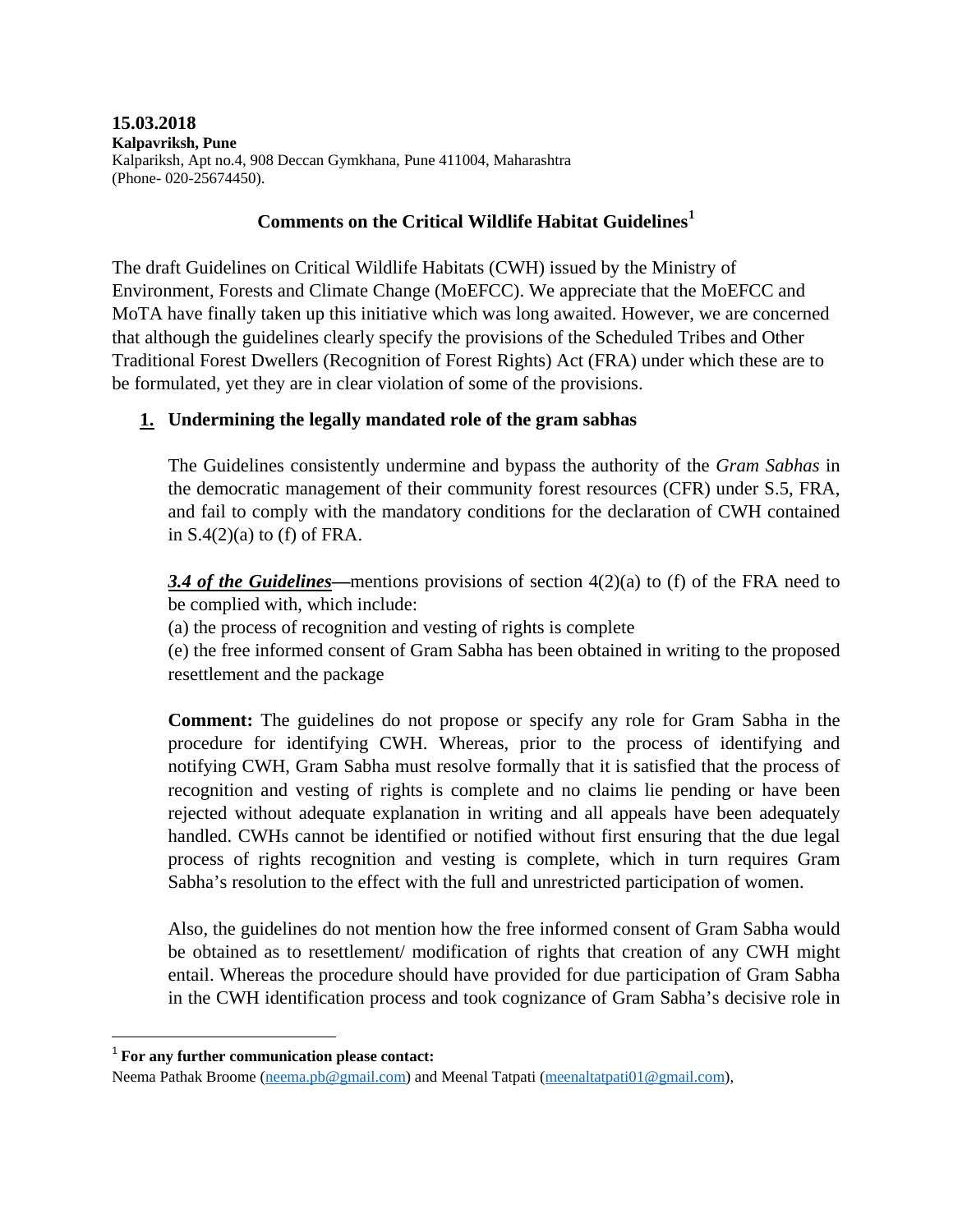it according to law, the guidelines exclude Gram Sabha altogether. It has not been stated whether the expert committee will engage with Gram Sabha and whether such engagement will mandatory as par of their term of reference (ToR).

## *6 & 7: Identification of CWH, Consultation by the Expert Committee:*

The guidelines appear to consistently undermine the role of Gram Sabha. It is stated in 6.2 that "the expert committee shall adopt an open process of consultations with, the forest rights holders…to solicit their views '', without mentioning that what is needed in law is 'the free informed consent of Gram Sabha…in writing' and not merely 'views' by a host of unspecified 'forest rights holders'. Again, in 7.6 it is stated that "the expert committee shall carry out extensive and open consultation and public hearing with all the stakeholders", and that (in 7.7) "the proceedings of the open consultation shall be documented appropriately…specifically recording objections, if any". Guideline 6.2 mentions that the consultation with the communities will be carried out in local precincts but does not specify what it means? How many places and how many times will this be carried out? Will there be a single consultation for the entire PA or a minimum distance within which this consultation will be carried out. Thus the legal requirement of is replaced by consultation with an unspecified 'stakeholders', and the statutory requirement of 'the free informed consent of Gram Sabha' is bypassed through 'recording objections, if any'.

Such consultations are legally required to be carried out at the level of each gram sabha that will be affected directly and indirectly by the CWH. Additional efforts must be made that within the gram sabha all rights holders (including women) to be present. A meaningful discussion on what are the critical wildlife habitats in the area and how best to protect them using multiple strategies (ranging from no use to multiple use areas) can be best carried out at the level of the individual gram sabhas (particularly the women and men rights holders) in relation to their own CFRs.

# **2. Comments on the 'Clarifications and General Principles'**

In addition to the clarifications and principles already mentioned in the guidelines the following two must be involved:

**a.** The criteria for identification of CWH in addition to ecological parameters (as also mentioned in specific comments below), must also include cultural parameters. The decision about identification of CWH as also the strategies towards its governance and management must take into account human communities which are socio-culturally and demographically vulnerable such as Particularly Vulnerable Tribal Communities (PVTGs). In the last few years there have been many incidents of forced relocation of such communities, including PVTGs from protected areas even when CWH guidelines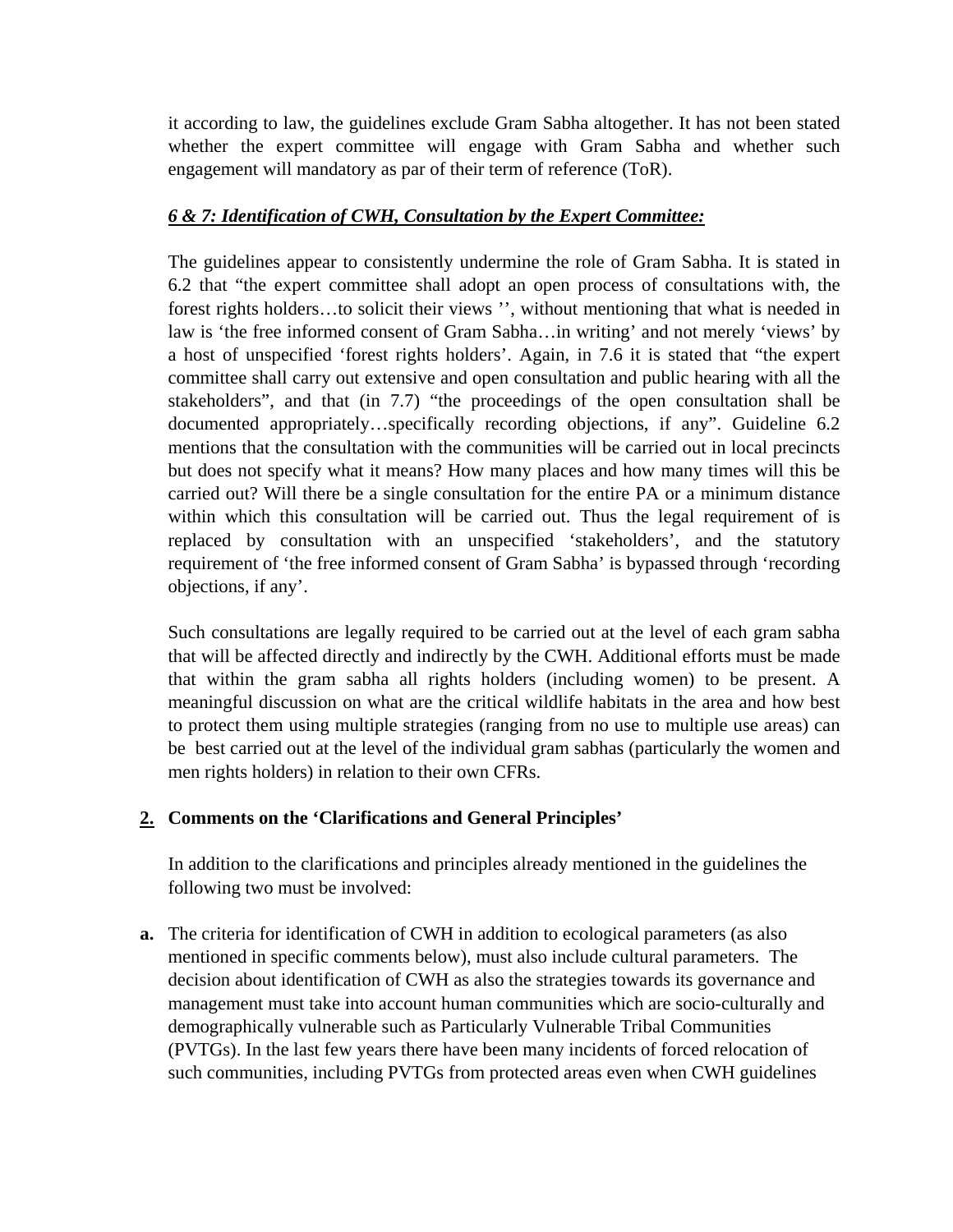didn't exist. CWH guidelines should not become the justification of relocation or atrocities on such tribes and communities.

b. CWH should not become co-terminus with "relocation", in fact developing co-existence strategies based on Section 5 and Rule 4 (1) e & f of FRA, should be an important and integral part of identification, governance and governance of CWH. The plans thus prepared by the gram sabhas after such consultations would reflect any modifications of the rights, regulations, and no go zones, if any.

#### **Specific comments**

- 1. Guideline 2. 1. states the objective of the guidelines as "creation of inviolate spaces (CWH) within national parks and sanctuaries……" In this context the definition of 'Inviolate areas' can be defined as "those within which there will be either no human activity allowed, or minimal human activity is allowed that is not a threat to species or ecological communities. Such minimal activities could include resource use/management with an understanding that some form of regulated biomass extraction and human use may be compatible with the conservation objectives in a particular CWH." Thus the guidelines need to clearly specify that relocation of communities may not be necessary from all CWH and hence is not a must.
- 2. In appreciation of Guideline 3.5, the NTCA should immediately withdraw its Order of 28.03.2017 about not implementing FRA in Critical Tiger Habitats. The guidelines should also clearly specify that full and effective implementation of FRA in all National Parks, Wildlife Sanctuaries, and Tiger Reserves is carried out before starting the processes towards creation of CWH. These rights should include all individual rights, community rights, and community forest resource rights (CFRs).
- 3. Guideline 5 on Constitution of Expert Committee Since MoTA is the overall implementing agency for the FRA, we believe that the MoTA representative should be one of the office bearers namely either the Chairperson or Member Secretary of the Expert Committee.
- 4. Guideline 6.1 mentions criteria that would be developed for identification of CWH. We would like to share with you again criteria that were suggested by a group of conservation organisations in [2007](http://www.kalpavriksh.org/index.php/conservation-livelihoods1/networks/future-of-conservation) when CWH guidelines were first discussed. Apart from ecological parameters such as "conservation value of the site based on criterion such as irreplaceability of the site, complementarity, rarity and endemicity of the biodiversity as well as ecological and biological conservation considerations of maintaining viable meta-populations that requires ecological and genetic connectivity and resilience in the larger landscape"; these suggested that "the decision should also be based on what is feasible given socio-economic factors and the process of relocating *bona fide* rights holders under the Act. This second criteria is especially (but not only) relevant where the number of people affected is large, or the human communities involved are especially vulnerable."